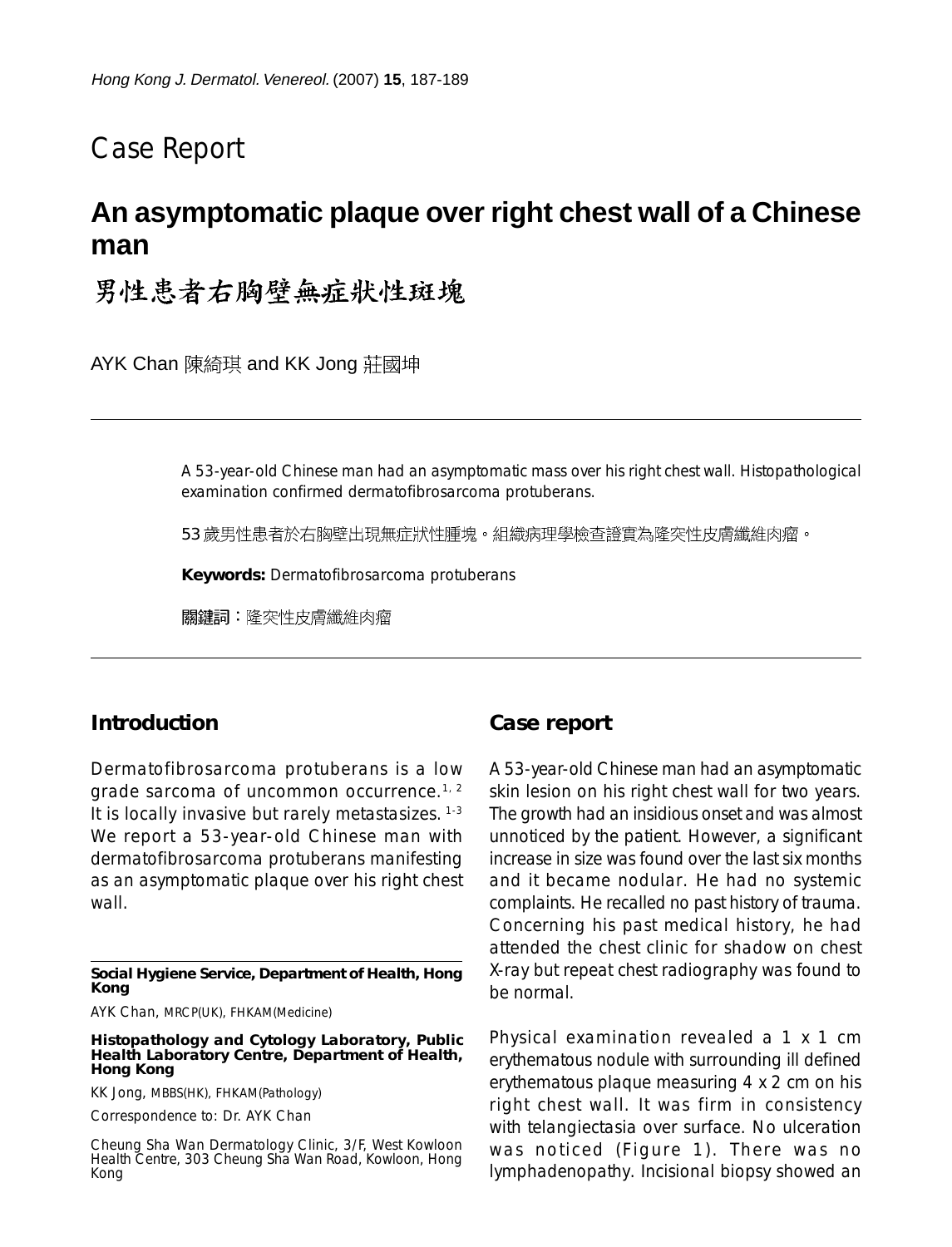ill-defined tumour mass composed of densely packed, monomorphous, plump spindle cells arranged in a storiform pattern in the dermis with diffuse infiltration of the tumour cells into the subcutis (Figures 2 & 3). Immunohistochemical studies showed a positive result for CD34 (Figure 4) and negative results for LCA, desmin, S100 and actin. It was consistent with dermatofibrosarcoma protuberans. He was referred to a surgical unit for complete excision. Unfortunately, the excisional margin was not clear and further wider excision was planned.



Figure 1. This clinical picture showed a 1 x 1 cm erythematous nodule with surrounding ill defined erythematous plaque measuring 4 x 2 cm on the right chest wall.

## **Discussion**

Dermatofibrosarcoma protuberans is an uncommon low grade sarcoma which is locally invasive but rarely metastasizes.1-3 Its line of differentiation is still debatable, and a fibroblastic, histiocytic, neural or perineural origin have been suggested.3 An 30-year long epidemiology study from the United States showed that black women at early adulthood to middle age may be more susceptible. It rarely occurs in childhood.<sup>2</sup> It was found that more than 90% of the cases showed undue chromosomal translocation between



**Figure 3.** The proliferation was formed of densely packed, monomorphous, plump spindle cells arranged in a storiform pattern. (H&E, original magnification x 400)



**Figure 2.** This incisional biopsy showed an ill-defined tumour mass arranged in storiform pattern in the dermis. (H&E, original magnification x 10)



**Figure 4.** Immunohistochemical study showed positive result for CD34.